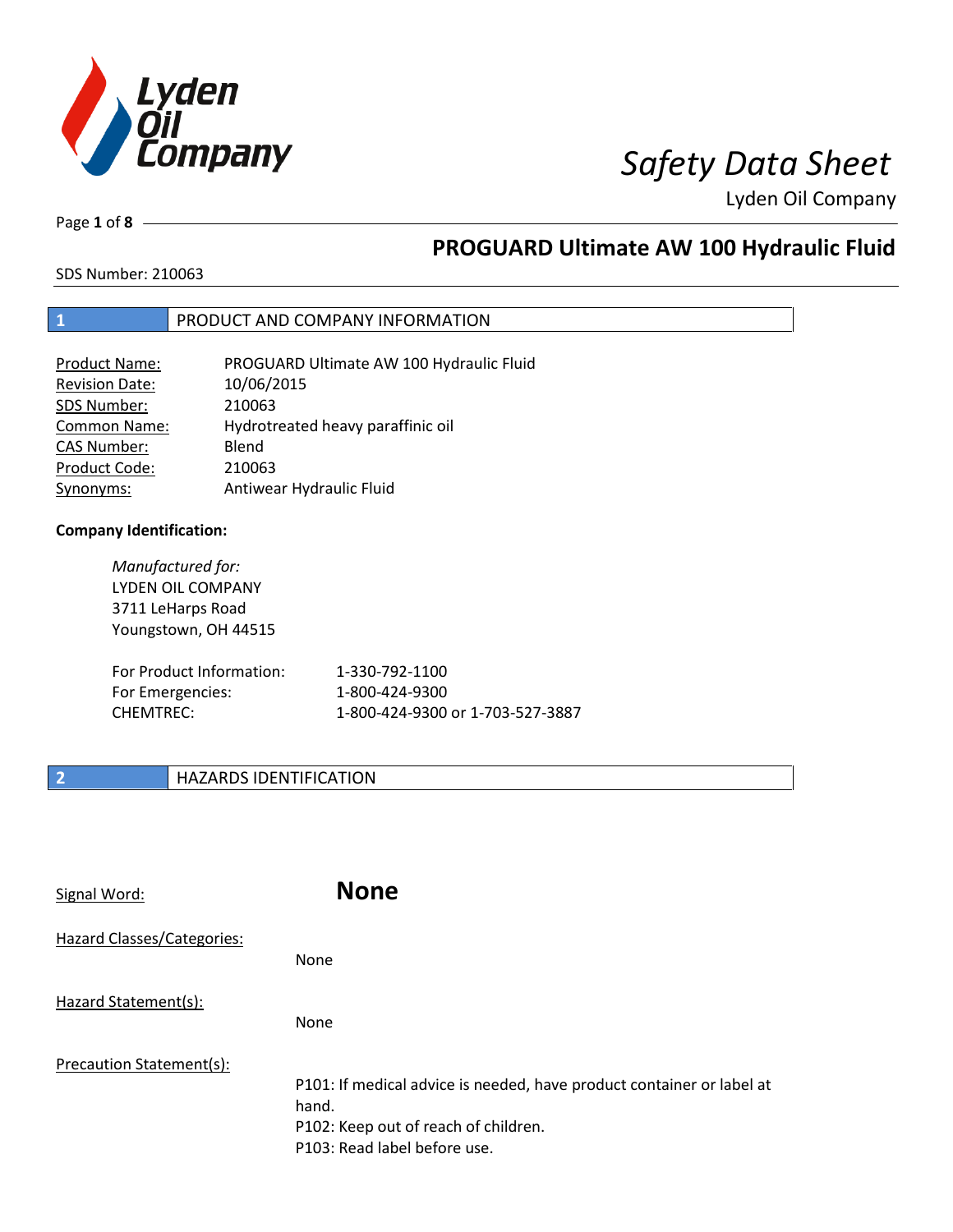

Page **2** of **8**

## **PROGUARD Ultimate AW 100 Hydraulic Fluid**

SDS Number: 210063

Other Hazard Statement(s):

-NFPA Ratings:  $Health = 0$  $Fire = 1$ Reactivity  $= 0$ 

Repeated exposure may cause skin dryness or cracking.

**3** COMPOSITION / INFORMATION ON INGREDIENTS

Ingredients:

*Mixture of the substances listed below with nonhazardous additions.*

| <b>Chemical Name</b>                                   | <b>CAS Number</b> | Percentage |
|--------------------------------------------------------|-------------------|------------|
| Distillates (petroleum), hydrotreated heavy paraffinic | 64742-54-7        | $<$ 100    |
| Residual oils, petroleum, solvent dewaxed              | 64742-62-7        | < 90       |
| Non-hazardous materials                                | N/A               | <5         |

*\*Any concentration shown as a range is to protect confidentiality or is due to batch variation.*

| ۰. |  |
|----|--|
|    |  |
|    |  |
|    |  |
|    |  |

**4** FIRST AID MEASURES

### Description of First Aid Measures:

Inhalation:

Remove victim to fresh air and keep at rest in a position comfortable for breathing. If the victim has difficulty breathing or tightness of the chest, is dizzy, vomiting or unresponsive, give oxygen with rescue breathing or CPR as required and transport to the nearest medical facility.

Skin Contact:

Flush skin with water, wash with soap and water. Remove contaminated clothing. Do not reuse clothing until cleaned. If material is injected under the skin, transport to the nearest medical facility for additional treatment.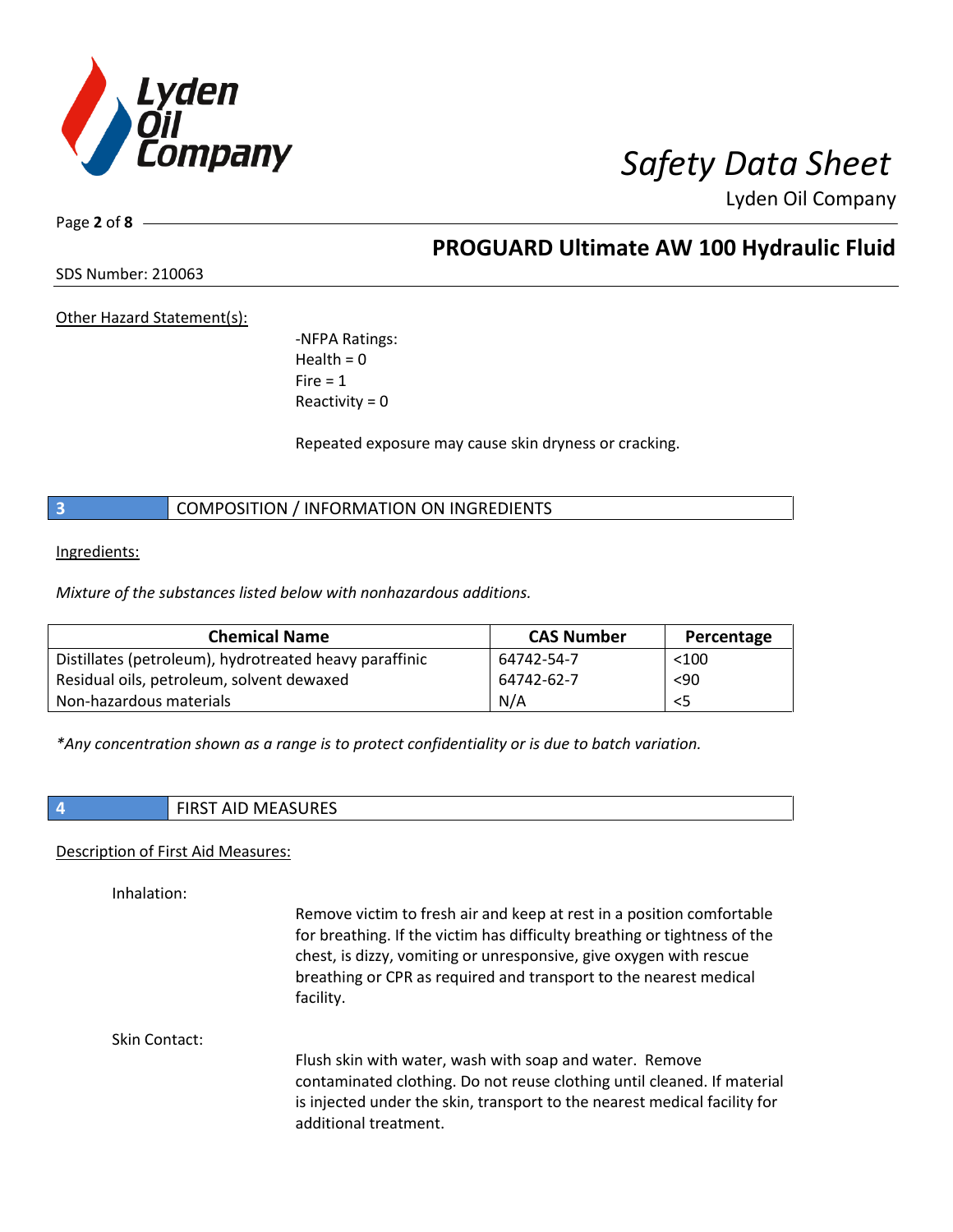

| Page 3 of 8                                   |                        |                                                                                                                                                                                                                           |  |
|-----------------------------------------------|------------------------|---------------------------------------------------------------------------------------------------------------------------------------------------------------------------------------------------------------------------|--|
|                                               |                        | PROGUARD Ultimate AW 100 Hydraulic Fluid                                                                                                                                                                                  |  |
| <b>SDS Number: 210063</b>                     |                        |                                                                                                                                                                                                                           |  |
| Eye Contact:                                  |                        |                                                                                                                                                                                                                           |  |
|                                               |                        | Rinse opened eye for several minutes under running water. If<br>symptoms persist, consult medical attention.                                                                                                              |  |
| Ingestion:                                    | attention.             | Rinse mouth with water. If symptoms develop, obtain medical                                                                                                                                                               |  |
| Symptoms and Effects, both acute and delayed: |                        |                                                                                                                                                                                                                           |  |
|                                               |                        | Inhalation of oil mists or vapors generated at<br>elevated temperatures may cause respiratory<br>irritation. Dry skin and possible irritation with<br>repeated and prolonged exposure.                                    |  |
| <b>Recommended Actions:</b>                   |                        | Treat symptomatically. Call a doctor or poison<br>control center for guidance.                                                                                                                                            |  |
| 5                                             | FIRE FIGHTING MEASURES |                                                                                                                                                                                                                           |  |
| Recommended Fire-Extinguishing Equipment:     |                        | Use dry powder, foam, or carbon dioxide fire<br>extinguishers. Water may be ineffective in fighting<br>an oil fire unless used by experienced fire fighters<br>and may cause frothing of materials heated above<br>100°C. |  |
| Possible Hazards During a Fire:               |                        | Hazardous combustion products may include: A<br>complex mixture of airborne solid and liquid<br>particulates and gases (smoke). Carbon monoxide.<br>Unidentified organic and inorganic compounds.                         |  |
| <b>Recommendations to Firefighters:</b>       |                        | Proper protective equipment including breathing                                                                                                                                                                           |  |

Proper protective equipment including breathing apparatus.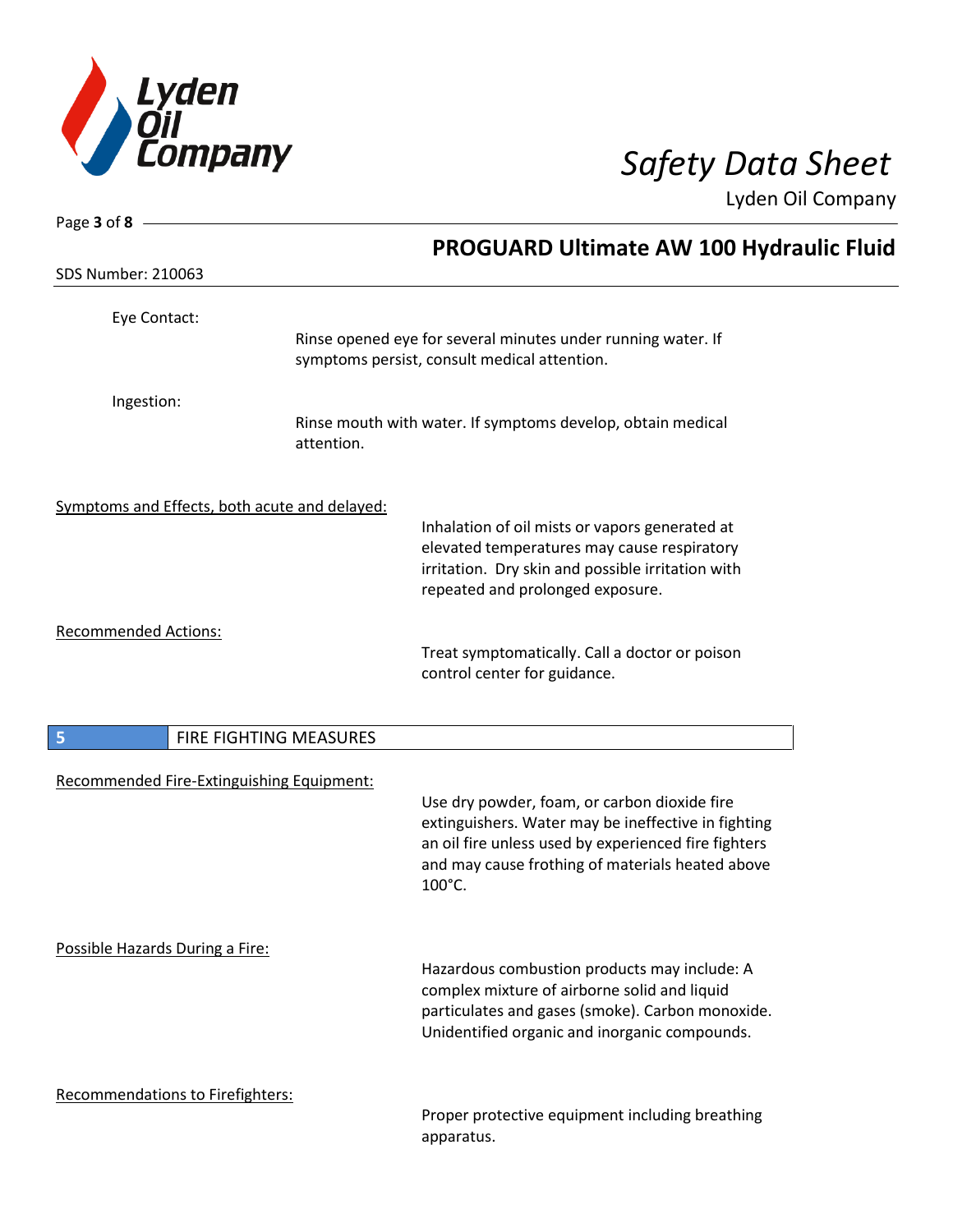

**PROGUARD Ultimate AW 100 Hydraulic Fluid**

Lyden Oil Company

SDS Number: 210063

# **6** ACCIDENTAL RELEASE MEASURES Personal Precautions: Avoid contact with skin, eyes, and clothing. Keep away from sources of ignition. For large spills, notify persons downwind of the release. Stay upwind of the spill. Emergency Procedures: Contain spilled material, collect in suitable and properly labled containers. Environmental Precautions: Do not allow to reach sewage system or any water course. Do not allow to enter ground waters. Cleanup Procedures: Pick up excess with inert absorbant material. Treat contaminated absorbent same as spilled product. **7 HANDLING AND STORAGE** Handling Precautions: Handle with care and avoid spillage on the floor. Do not cut, weld, drill, grind, braze, or solder container. Storage Requirements: Keep container tightly sealed. Keep away from sources of ignition. Storage temperatures above 113°F may lead to thermal decomposition.

Page **4** of **8**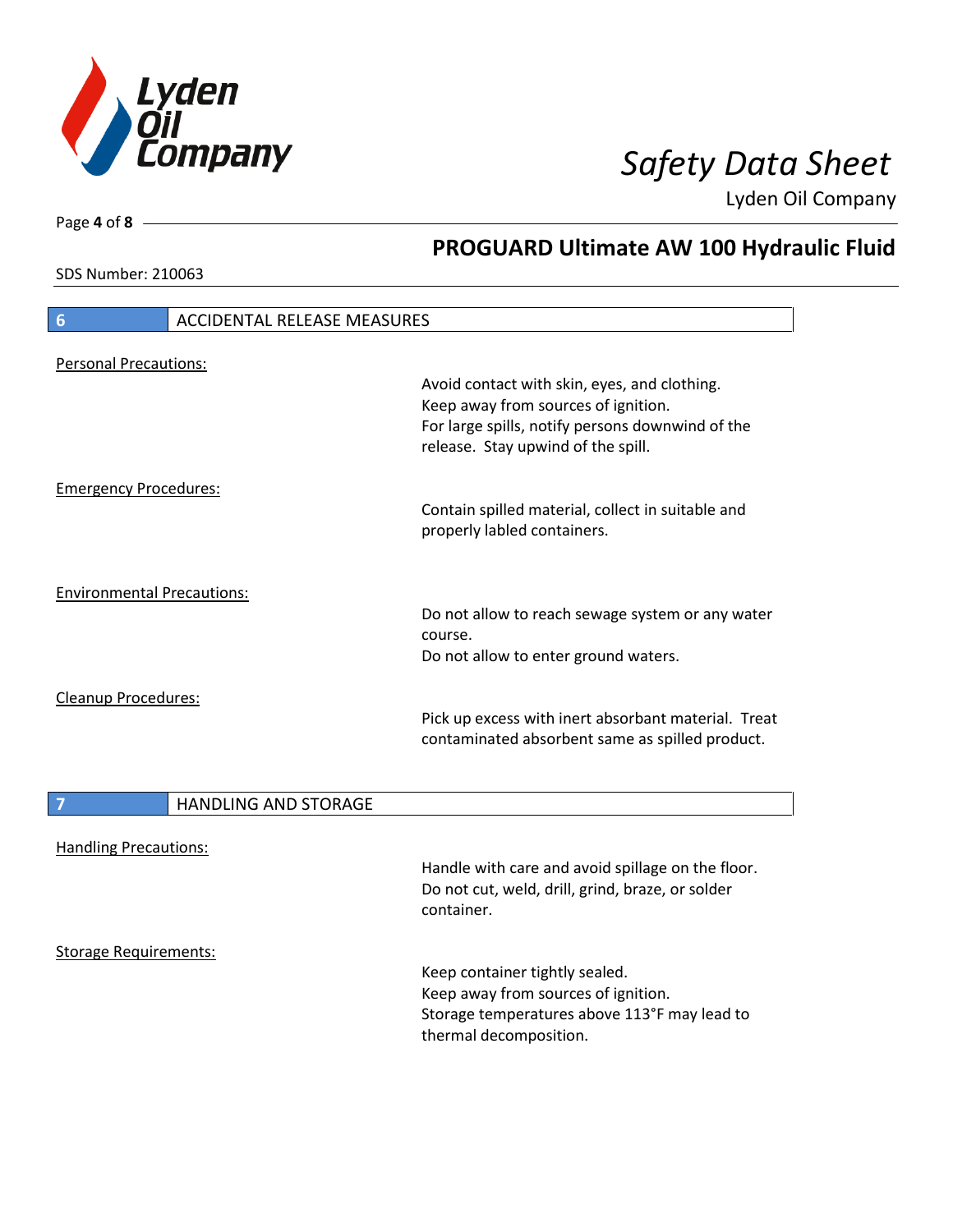

Page **5** of **8**

## **PROGUARD Ultimate AW 100 Hydraulic Fluid**

SDS Number: 210063

### **8** EXPOSURE CONTROLS / PERSONAL PROTECTION

### Exposure Limits:

-64742-54-7 Distillates (petroleum), hydrotreated heavy parffinic (<100%):

ACGIH TWA  $-$  5mg/m<sup>3</sup> (oil mist) ACGIH STEL - 10mg/m<sup>3</sup> (oil mist) OSHA TWA  $-$  5mg/m<sup>3</sup> (oil mist)

-64742-62-7 Residual oils, petroleum, solvent dewaxed (<90%):

ACGIH TWA  $-$  5mg/m<sup>3</sup> (oil mist) ACGIH STEL - 10mg/m<sup>3</sup> (oil mist) OSHA TWA – 5mg/m $3$  (oil mist)

### Engineering Controls:

All ventilation should be designed in accordance with OSHA standard (29 CFR 1910.94).

### Personal Protective Equipment:

Wash hands before breaks and at the end of work. Use safety glasses and gloves.

### **9** PHYSICAL AND CHEMICAL PROPERTIES

| Amber                |
|----------------------|
| Liquid               |
| Petroleum            |
| Data not available   |
| Data not available   |
| Data not available   |
| Data not available   |
| Data not available   |
| $>302^\circ$ F       |
| Data not available   |
| May Ignite           |
| Data not available   |
| $<$ 1 mmHg           |
| $>1$ (where air = 1) |
|                      |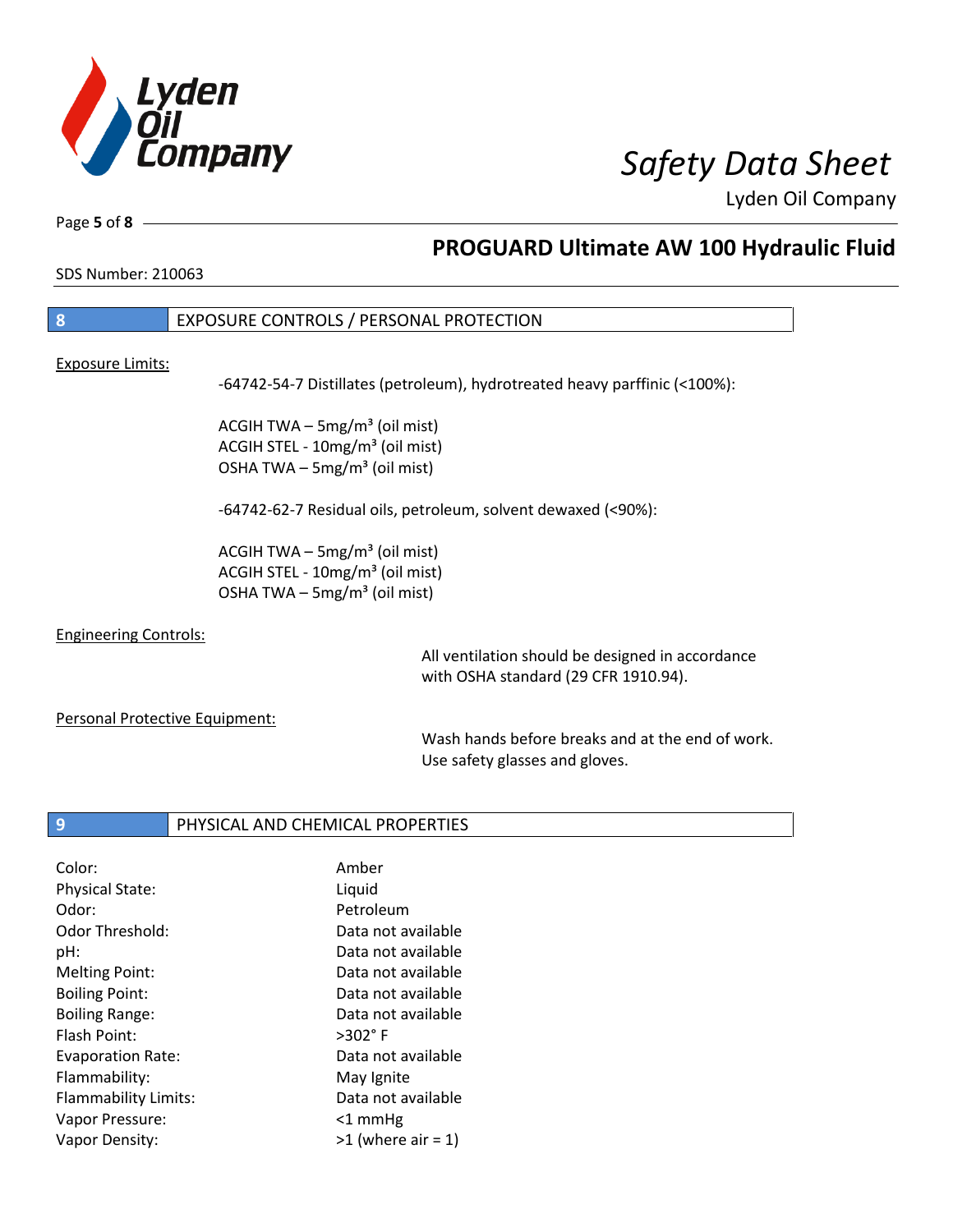

**PROGUARD Ultimate AW 100 Hydraulic Fluid**

Lyden Oil Company

### SDS Number: 210063

Page **6** of **8**

Relative Density: The Matter of the 7.08-7.41 pounds per gallon Solubilities: Insoluble in water Partition Coefficient: Data not available Auto-Ignition Temperature: Data not available Decomposition Temperature: Data not available

Viscosity: 100 mm²/sec (kinematic at 40° C)

# **10** STABILITY AND REACTIVITY Stability: Stable under normal conditions. Reactivity: Not reactive under normal conditions. Conditions to Avoid: Extreme temperature, sparks, open flame, and direct sunlight. Hazardous Reactions: No known hazardous reactions. Incompatible Materials: Strong oxidizers and strong reducing agents. Decomposition Products: Hazardous decomposition products are not expected to form.

### 11 | TOXICOLOGICAL INFORMATION

### Routes of Exposure:

Skin and eye contact are the primary routes of exposure although exposure may occur following accidental ingestion.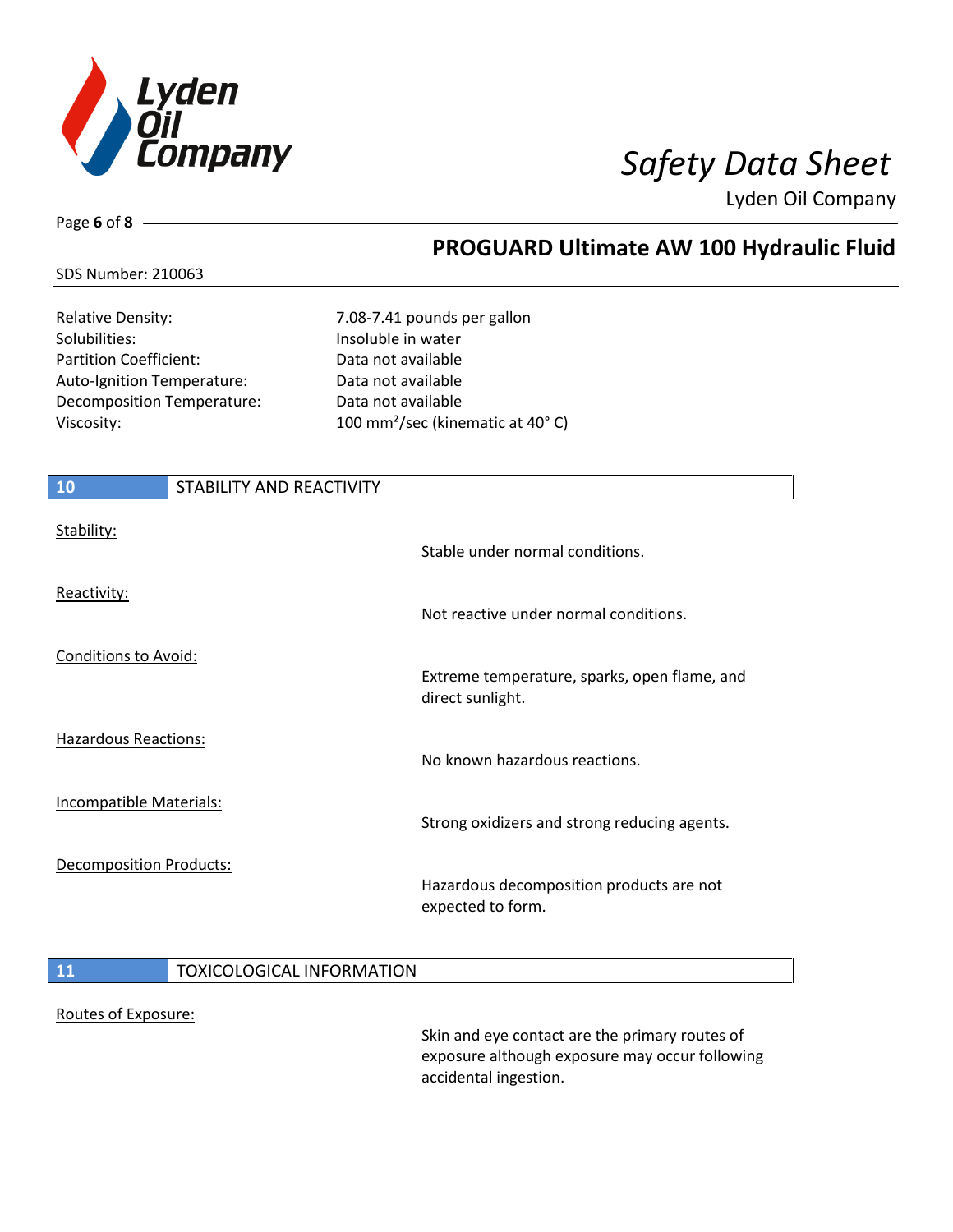

| Page $7$ of $8$ -                   |                                                      |
|-------------------------------------|------------------------------------------------------|
|                                     | PROGUARD Ultimate AW 100 Hydraulic Fluid             |
| <b>SDS Number: 210063</b>           |                                                      |
|                                     |                                                      |
| <b>Exposure Effects:</b>            |                                                      |
|                                     | Repeated skin contact may cause dermatitis or an     |
|                                     | oil acne.                                            |
|                                     |                                                      |
| <b>Measures of Toxicity:</b>        |                                                      |
|                                     | <b>Acute Toxicity Estimates:</b>                     |
|                                     | Oral LD50: >5 g/kg                                   |
|                                     | Dermal LD50: >2 g/kg (rabbit)                        |
|                                     |                                                      |
|                                     | Inhalative LC50: >5 mg/l (mist)                      |
| Carcinogenic/Mutagenic Precautions: |                                                      |
|                                     | Non-carcinogenic and not expected to be              |
|                                     | mutagentic.                                          |
|                                     |                                                      |
|                                     |                                                      |
| 12<br><b>ECOLOGICAL INFORMATION</b> |                                                      |
|                                     |                                                      |
| <b>Ecological Precautions:</b>      | Avoid exposing to the environment.                   |
|                                     |                                                      |
| <b>Ecological Effects:</b>          |                                                      |
|                                     | No specific environmental or aquatic data available. |
|                                     |                                                      |
|                                     |                                                      |
| 13<br>DISPOSAL CONSIDERATIONS       |                                                      |
|                                     |                                                      |
| Disposal Methods:                   |                                                      |
|                                     | Dispose of waste material in accordance with all     |
|                                     | local, state, and federal requirements.              |
| Disposal Containers:                |                                                      |
|                                     | Use properly approved container for disposal.        |
|                                     |                                                      |
| <b>Special Precautions:</b>         |                                                      |
|                                     | Do not flush to surface waters or drains.            |
|                                     |                                                      |